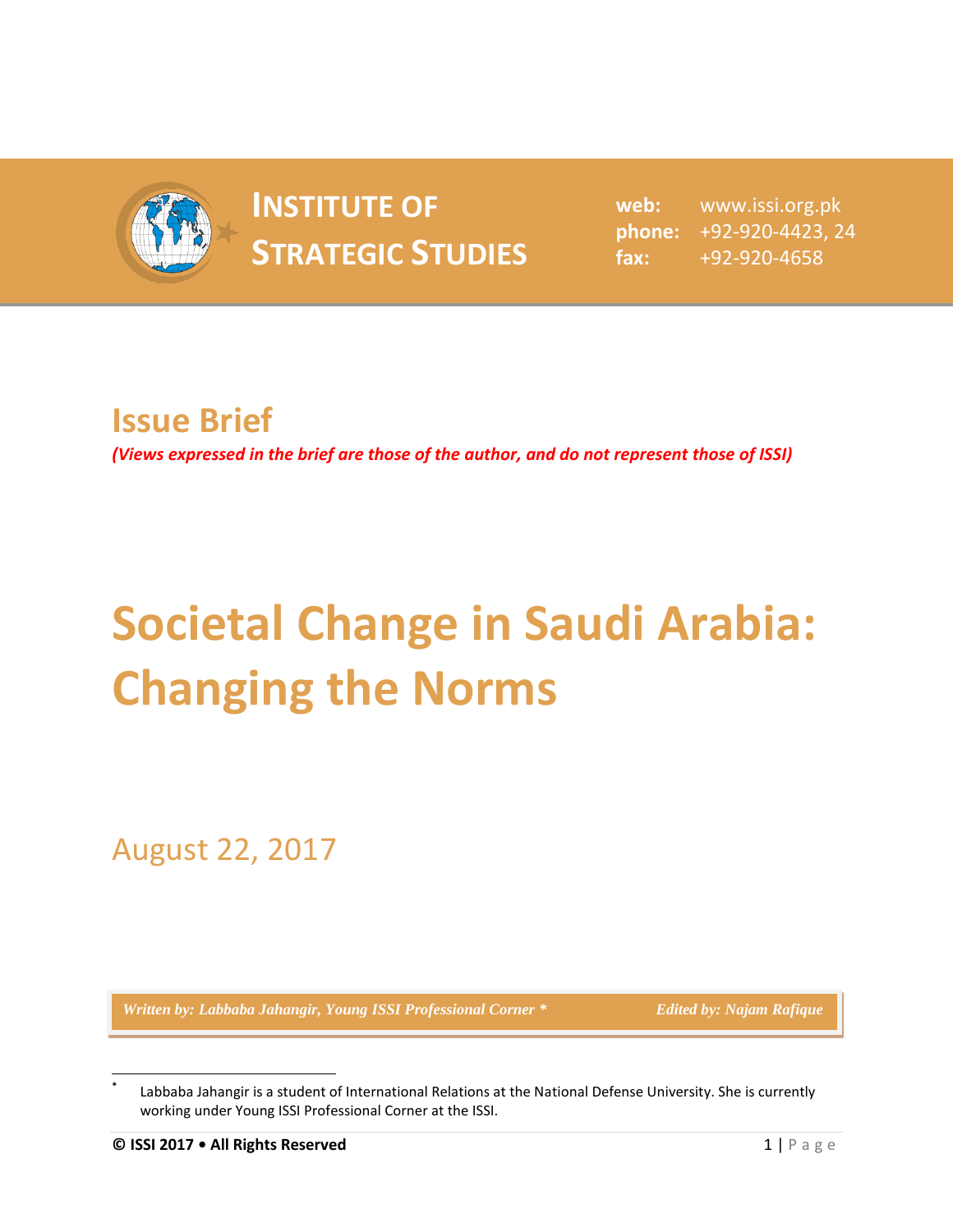**On May 4, 2017 King Salman of Saudi Arabia passed a decree to repeal the male guardianship system in the country. According to MahaAkee Director of the Public Information and Communication** 



**for the Jeddah-based Organization of Islamic Cooperation(OIC), the law now allows a woman, "to be her own guardian and take care of her official matter without the need for the approval of the guardian."<sup>1</sup>**

Social norms around the world are changing at such a rapid pace that to keep up, even the most rigid societies are now altering their customs. Saudi Arabia is one of those societies which stayed bound to its Islamic roots for decades. A Committee for the Promotion of Virtue and Prevention of Vice, also known as Haia was established in 1940.<sup>2</sup> It had the right to stop and question, in fact even punish anyone anywhere on the slightest breach of Islamic laws. The worst target of these strict laws were the women of Saudi Arabia. These included, among others, a ban on travel without the consent of their legal guardian i.e. their husband or father, or engage in mixed gatherings. Even after the boom in their economy in the 1970's that led to the urbanization and modernization of the Kingdom of Saudi Arabia, the religious establishment held strong control over the government and society.

For years, the Saudi women have been confined to the four walls of their homes. But, as is always the case in every society, there is inevitably a small group of people who become the base for change. In 1990, a small group of open-minded Saudi women, for the first time in the history of the Kingdom, demonstrated against the ban on driving.<sup>3</sup> However, even at that time, these women were shunned by the government, religious authorities, and even most of the Saudi women, for this seemingly outrageous act. A reaction that can be understood as fear of westernization and losing of identity. These two

l

<sup>1</sup> http://www.siasat.com/news/saudi-women-no-longer-need-consent-male-guardians-get-state-services-1185525/

<sup>2</sup> http://www.bbc.com/news/world-middle-east-36101150

<sup>3</sup> http://www.telegraph.co.uk/news/worldnews/middleeast/saudiarabia/10406572/Saudi-women-get-behindthe-wheel-for-driving-ban-protest.html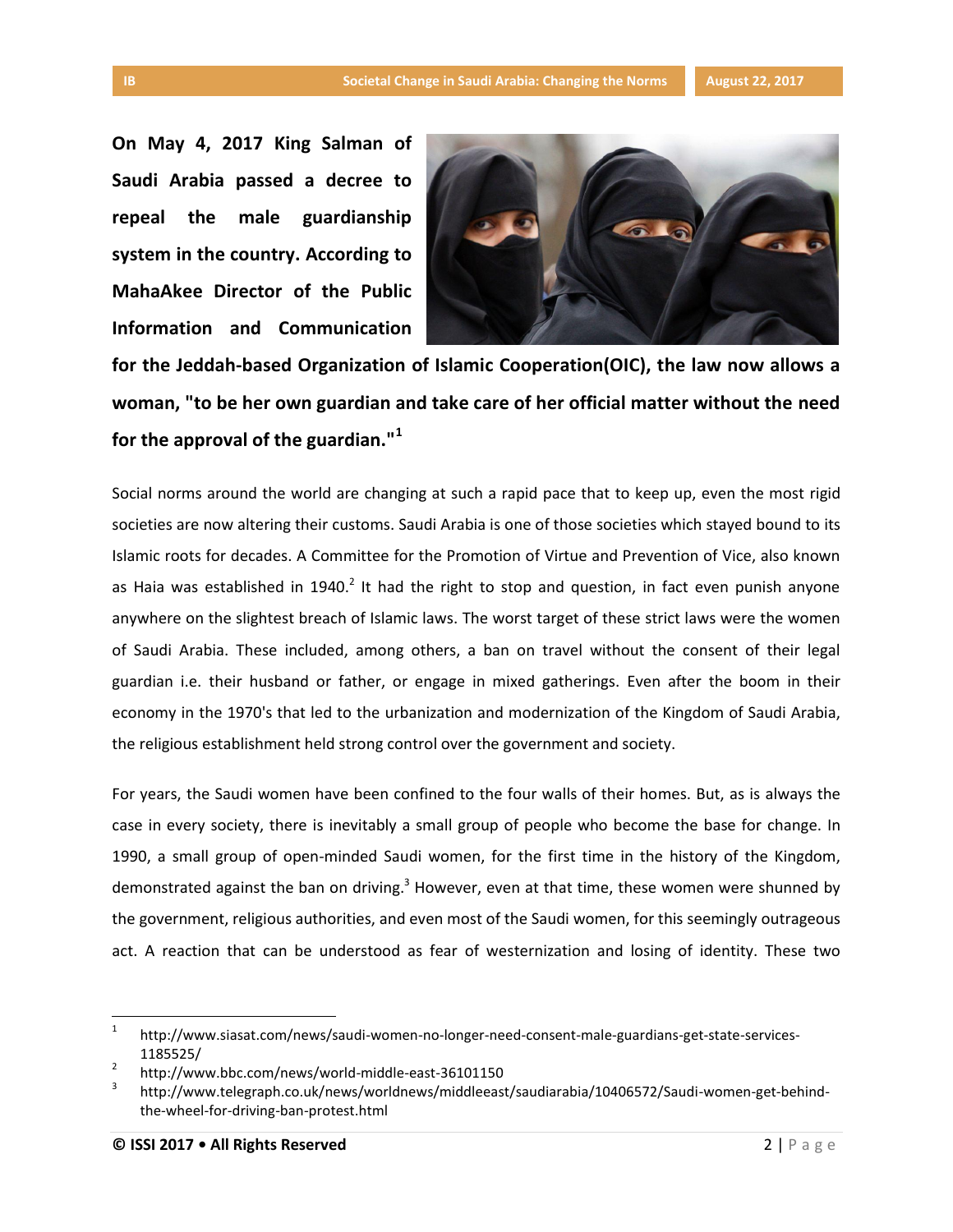concerns have always stood in the way of Saudi Arabia's social liberation. Despite this opposition, the wave of change had started.

The social media has also contributed to this change through applications like Snapchat, Twitter, and Facebook, and the women of Saudi Arabia found alternative platforms to share their lives with the world and vice versa.

In 2005, the late king Abdullah of Saudi Arabia sent a number of Saudi women to study abroad.<sup>4</sup> Since then, there has been a gradual increase in the number of Saudi women studying in various colleges and universities across the globe. These women became the face and voice of the campaign of Saudi women for their liberations and attainment of the basic rights that women in other countries enjoy.

Currently, Saudi women inside and outside the Kingdom are calling for removal of the guardianship system that restricts their movement both within the state and abroad.<sup>5</sup> Both reformist religious scholars and lawyers in Saudi Arabia have acknowledged on a number of occasions that the guardianship system has no basis in Islam<sup>6</sup>. This is more of a cultural and societal norm. Therefore, the demand for removal of the travel ban has been trending on Twitter for more than 200 days now.

Another thing that the internet and social media have made possible was to reveal the real face of most of these religious authorities, which has resulted in the loss of the credibility of these religious authorities. When people saw them traveling around the world, using social media to promote their ideas and being part of mixed gatherings, they were forced to question the true intentions of these authorities. Were they only banning these media applications to keep their people in the dark, or were these really not good? If the latter was the case, then why were they themselves so actively involved in using these platforms for projection of their ideas.

Recently, under the leadership of King Salman, various new reforms have been introduced, among them is the Vision 2030 and National Transformation Program (NTP) which set out an ambitious road map for diversifying Saudi Arabia's oil based economy.<sup>7</sup> The authorities in Saudi Arabia plan to grow their private sector and entice more Saudi nationals, including women, into these newly created workplaces. Among

 $\overline{a}$ 

<sup>4</sup> https://www.nytimes.com/2015/01/23/world/middleeast/king-abdullah-who-nudged-saudi-arabia-forwarddies-at-90.html

<sup>5</sup> https://www.hrw.org/report/2016/07/16/boxed/women-and-saudi-arabias-male-guardianship-system

<sup>6</sup> https://www.economist.com/news/middle-east-and-africa/21718871-women-are-fed-up-being-treatedchildren-some-saudi-women-are-secretly

<sup>7</sup> https://www.thenational.ae/business/saudi-leadership-shift-bolsters-economic-reforms-1.92710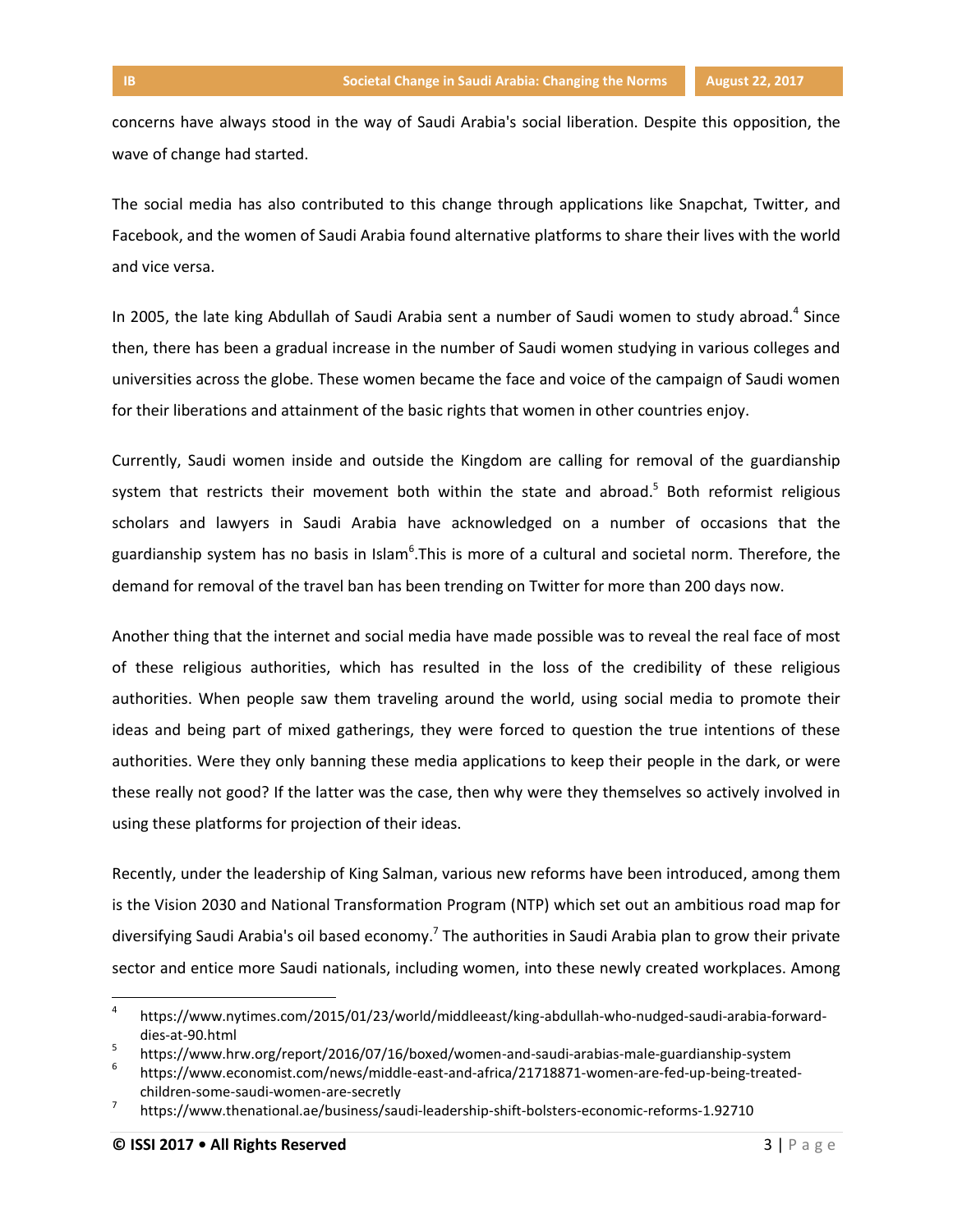these reforms are plans to lift the travel ban and allowing women to travel and study abroad without the consent of a male guardian. This will also include allowing women to drive and provide transport for working women. Prince Al-Waleed bin Talal in Riyadh posted on his personal website "It is high time now that the Saudi women started driving their cars."<sup>8</sup> Prince Al-Waleed may not be a government official, but such a statement coming from one of the richest and influential man of Saudi Arabia is certainly encouraging. He further stated that the economy of Saudi Arabia and the average household can benefit from this decision as roughly \$1000 a month is paid to a driver. This amount can be saved and women can have their freedom as well. $9$ 

It was among all this social chatter that on May 4, 2017, King Salman issued a decree concerning opportunities for women in the country. This decree is divided into two parts. The first part of the decree orders the government to enlist services that a woman can seek from the government without the permission of her male guardian. The second is about providing transport to female employees as women are not allowed to drive.<sup>10</sup> These may not seem like very prominent changes to someone living outside of Saudi Arabia. But for the Saudi women, it is a drastic step in their struggle for liberation. With the new decree in place, they may be able to start small businesses, obtain a passport or even travel on their own without permission from their male guardian.

This decree came right after the controversial election of Saudi Arabia at the UN Commission on the Status of Women. The UN and concerned authorities were faced with a great backlash from the global community and women rights organizations on the inclusion of Saudi Arabia into the Commission with regard to the status of Saudi women at home. Maybe it was this ironic situation that became the basis for King Salman's new approach towards the status of women in the country.

The new social, political and economic changes in Saudi Arabia are a sign of a healthy socio-cultural development. The perfect alliance between the religious establishment and government which was once considered to be unbreakable is now developing some cracks. The role of Haia had been reduced in 2016 by the Saudi government. Previously, the controversial religious police were allowed to detain people. Now, officers of the Haia force, also known as the Mutawaa, must 'carry out the duties of

 $\overline{a}$ 

<sup>8</sup> http://www.telegraph.co.uk/news/2016/11/30/saudi-prince-alwaleed-bin-talal-says-high-time-womenallowed/

<sup>9</sup> Ibid.

<sup>10</sup> https://www.forbes.com/forbes/welcome/?toURL=https://www.forbes.com/sites/ellenrwald/2017/05/05/isdriving-next-saudi-arabia-relaxes-rules-forwomen/&refURL=https://www.google.com/&referrer=https://www.google.com/